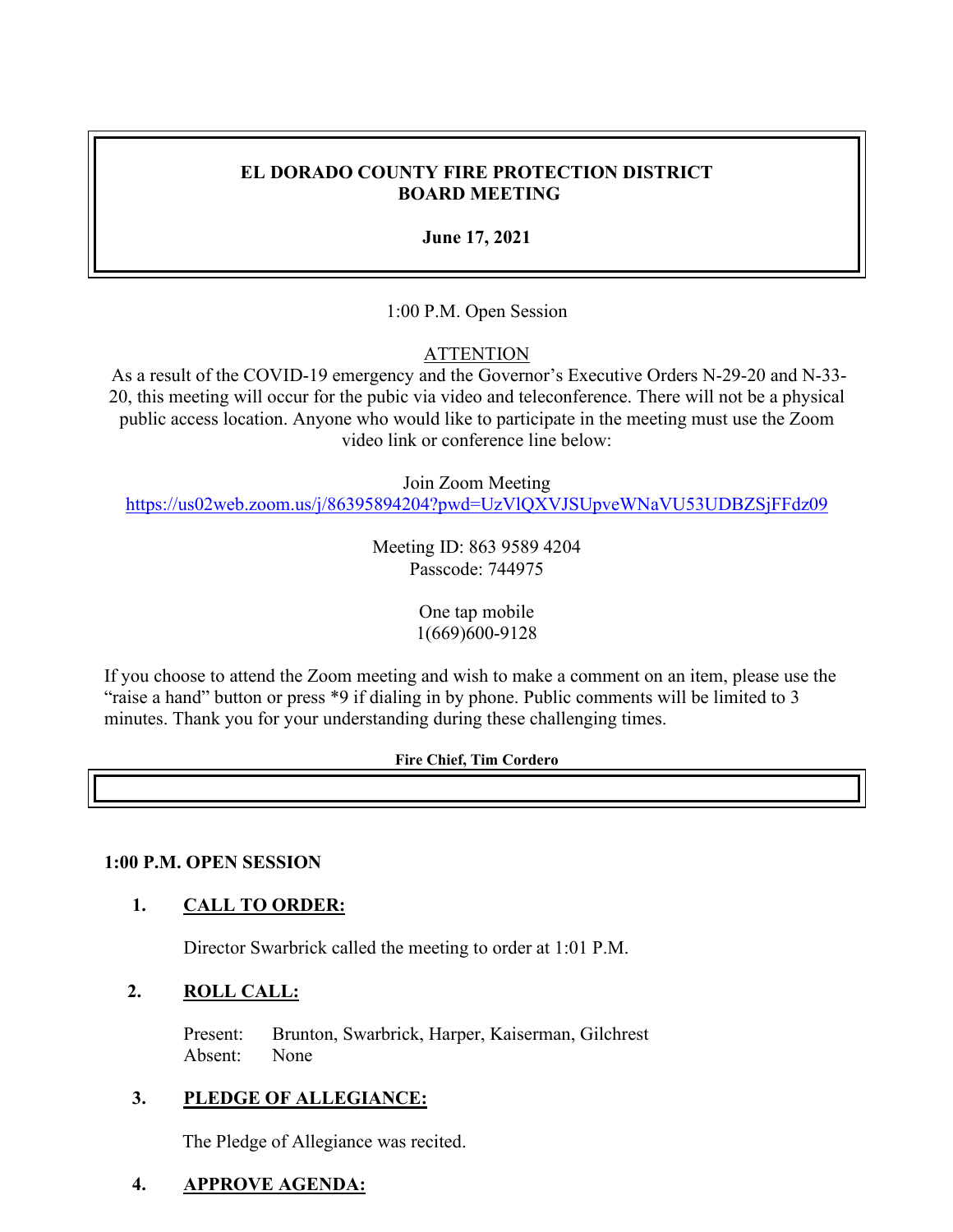*It was moved by Director Brunton and seconded by Director Kaiserman to approve the agenda as presented. The motion was passed by the following vote:*

Ayes: Brunton, Swarbrick, Harper, Kaiserman, Gilchrest Noes: None Absent: None

### **5. CONSENT CALENDAR:**

 (All items approved on a single vote except those pulled for individual discussion and action).

- A. Minutes: Board Meeting May 20, 2021 Minutes
- B. Standard Operating Guidelines Article 2 Section 4
- C. Claim Payments/Deposits:

| District Deposit/JE: |
|----------------------|
| \$5,309.50           |
| \$5,2000.66          |
| \$6,165.93           |
| \$5,608.50           |
|                      |
|                      |
|                      |
|                      |
|                      |
|                      |
|                      |
|                      |

*It was moved by Director Kaiserman and seconded by Director Brunton to approve the Consent Calendar with the additions to the minutes as requested. The motion was passed by the following vote:*

|              | Ayes: Brunton, Swarbrick, Kaiserman, Harper, Gilchrest |
|--------------|--------------------------------------------------------|
| Noes: None   |                                                        |
| Absent: None |                                                        |

#### **6. PUBLIC COMMENT:**

(Any person wishing to address the Board on any item that is not on the agenda may do so at this time. Public comments are limited to five minutes per person).

No Public Comment

## **7. DEPARTMENTAL MATTERS:**

- A. **Safety Equipment -** Review and Approve SOG Article 2 Section 14
	- Wildland PPE and Hood Exchange Program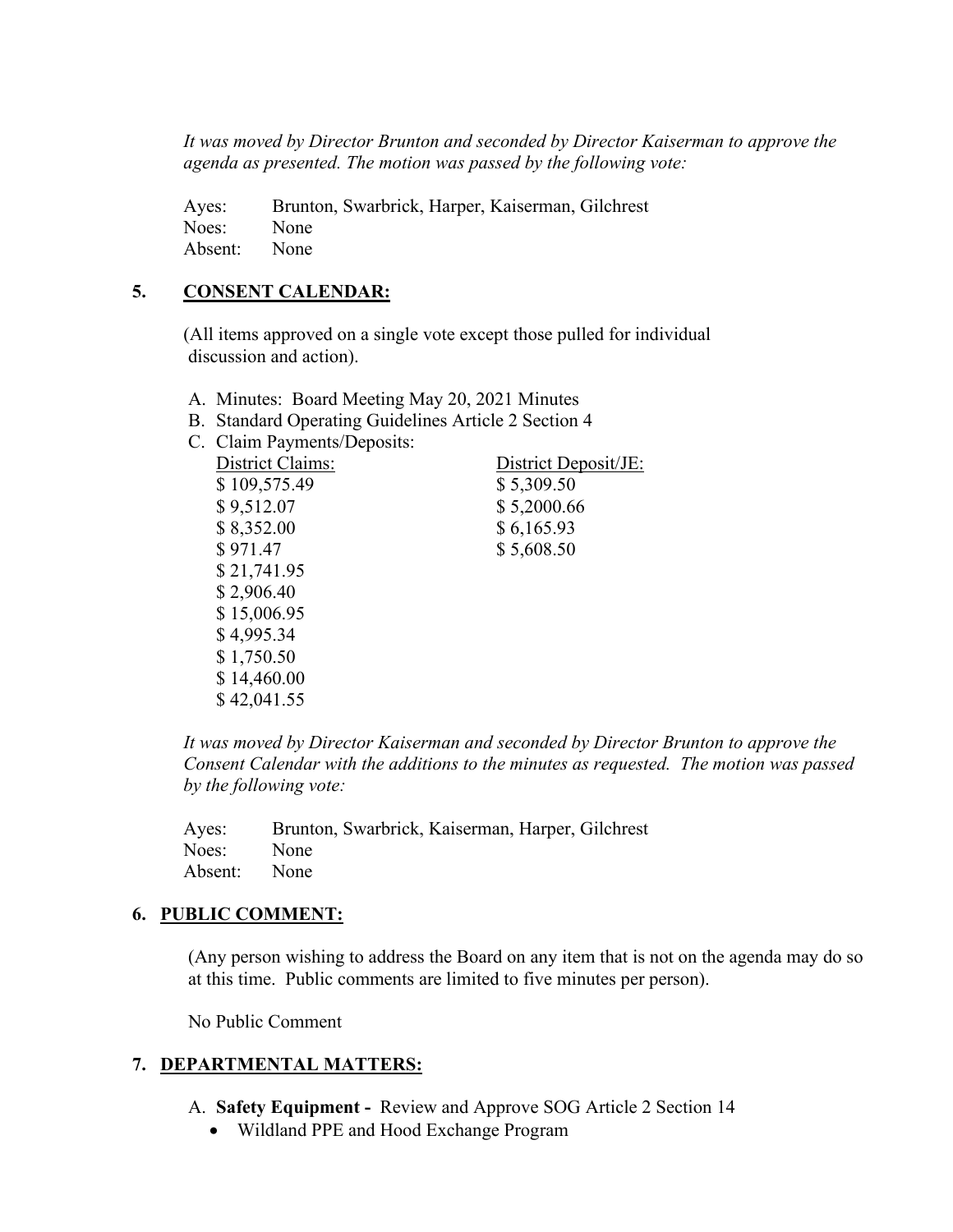*It was moved by Director Brunton and seconded by Director Harper to review and approve SOG Article 2 Section 14 – Wildland PPE and Hood Exchange Program. The motion was passed by the following vote:*

Ayes: Brunton, Swarbrick. Kaiserman, Harper, Gilchrest Noes: None Abstain: None Absent: None

- B. Election of Regular Special District Representative to El Dorado LAFCO
	- The board had discussion and agreed on ranking for their vote on the Election of Regular Special District Representative to El Dorado LAFCO.
- C. **Capital Improvement -** Nexus Study Update

Chief Cordero provided an update on the current status of the Nexus Study. The Board of Supervisors will review on June  $29<sup>th</sup>$  at 2:00 p.m.

- D. **Administrative –** 2021-05 Regarding the Collection of Assessment and Voter Approved Special Taxes
	- Review and Approve.

*It was moved by Director Gilchrest and seconded by Director Kaiserman to approve Resolution 2021-05 – Regarding the Collection of Assessment and Voter Approved Special Taxes. The motion was passed by the following vote:*

Ayes: Brunton, Swarbrick, Kaiserman, Harper, Gilchrest Noes: None Abstain: None Absent: None

- E. **Safety Equipment –** Donation of Surplus Structural PPE to Lake Tahoe Community College Academy.
	- Review and Approve

*It was moved by Director Brunton and seconded by Director Harper to approve the Donation of Surplus Structural PPE to Lake Tahoe Community College Academy. The motion was passed by the following vote:*

Ayes: Brunton, Swarbrick, Kaiserman, Harper, Gilchrest Noes: None Abstain: None Absent: None

- F. **Funding –** Nexus Study First Responder Fee
	- Review and Approve*.*

The board agreed there needs to be a communication campaign leading up to implementation of this fee so the community is educated on how the fee is collected.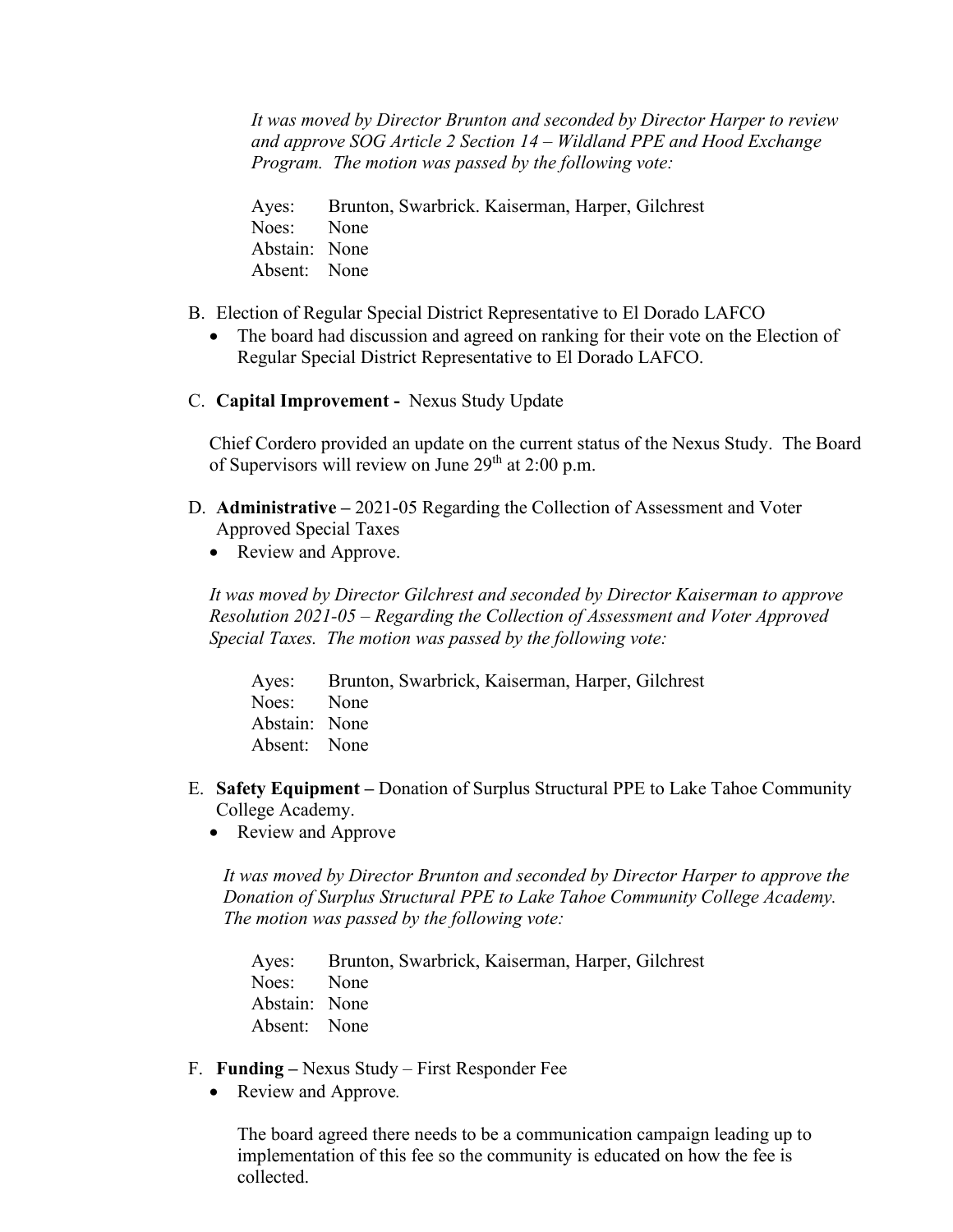*It was moved by Director Kaiserman and seconded by Director Brunton to approve the Nexus Study – First Responder Fee. The motion was passed by the following vote:*

Ayes: Brunton, Swarbrick, Kaiserman, Harper, Gilchrest Noes: None Abstain: None Absent: None

## **8. BOARD MATTERS:**

- A. Board Training
	- Training for New Board Members

Chief Cordero stated he did receive some correspondence from Director Kaiserman and he and staff are working to get that incorporated into the PowerPoint.

B. Strategic Plan

Chief Cordero gave an update on the on scheduling the next workshop. The board agreed they are all available on the  $30<sup>th</sup>$ . Chief is to reach out to Lloyd Ogan to confirm his eligibility.

## **9. COMMITTEE REPORTS:**

#### **Standing Committees:**

#### **A. Strategic Planning**

No Report

## **B. Budget and Finance (**Kaiserman, Gilchrest)

- Monthly Trending of Expenditures vs. Annual Budget -reviewed and discussed by Chief Dutch through the period ending May 31,2021.
- Meeting Preparation with State Senator Dahle- Chief Dutch will update the PowerPoint presentation in the next couple of weeks and send it out to the Finance Committee members. A time a for a rehearsal of the presentation will be determined.
- AdastraGov Programing- The program will be presented to the Board of Directors when totally operational at the July Board meeting.
- UAL White Paper- A work in progress by Chief Dutch is placed on hold.
- Review Preliminary Budget for fiscal 2021-2022- Chief Dutch will present the final budget at September Board meeting.
- Educational Scholarships- The El Dorado Community Foundation will provide a proposal regarding scholarships in July.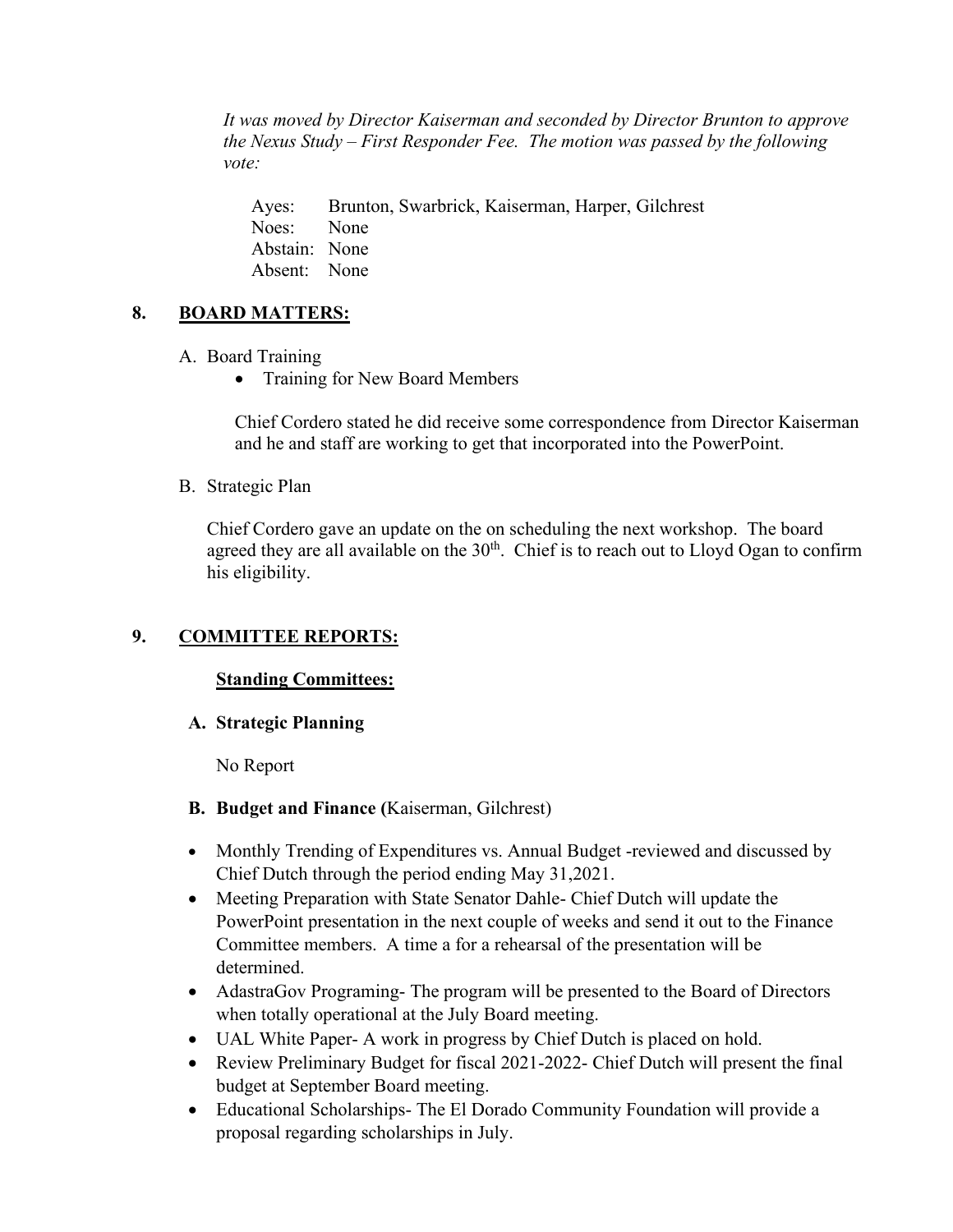- JPA Budget Update- The JPA is meeting with the County to modify the current fixed rate contract. The proposed changes should not significantly impact the fire district.
- DTA Impact Study- Was approved by the City of Placerville and will be on the County's agenda for approval on June 29.
- First Responder Fee- Chief Cordero will present the Board with a proposal to engage DTA to prepare a study on the benefits and cost of setting up a First Responder Fee program.
- Community Facility District Information-Captain Luke Shepard will provide an update at the next Finance Committee meeting in July.
- Lexipol Fire Grant Service- Director Kaiserman will contact Lexipol to provide a presentation of their services at the next Finance Committee meeting in July.
- Good Governance- Chief Cordero will investigate a good governance presentation from an outside consulting agency for the Board of Directors. He will provide the Board with a listing of liability insurance coverage including what is covered and what is not covered.

## **C. Communications & Outreach** (Brunton, Gilchrest)

Director Gilchrest stated the committee will be meeting tomorrow (6/18/21). Streamline will be giving a presentation on handling the district website.

## **Ad-hoc Committees:**

## **A. Facilities and Equipment** (Brunton, Kaiserman)

No Report

## **B. Human Resources** (Swarbrick, Harper)

• Employee Satisfaction Survey

Director Swarbrick stated they will be meeting on Tuesday to finish the review of the Satisfaction survey. They will finalize it the next meeting and Director Swarbrick will meet with Captain Poganski to create a bullet point to bring back to the board through email and there will be more discussion during the next Strategic Planning workshop.

## **C. Operational Strategic Planning** (Swarbrick, Kaiserman) **10. CORRESPONDENCE AND COMMUNICATION:**

- Fire Engine Response Statistics.
- Medic Unit Response Statistics.
- Thank you letter to Station 25.
- Email regarding a thank you phone call administration received.

# **11. FIRE CHIEF'S REPORT:**

- JPA:
	- $\circ$  JPA Board approved the finance committee proposed changes, regarding "true-cost" methodology, Class 40 standardized costing and UAL segregation – pending approval by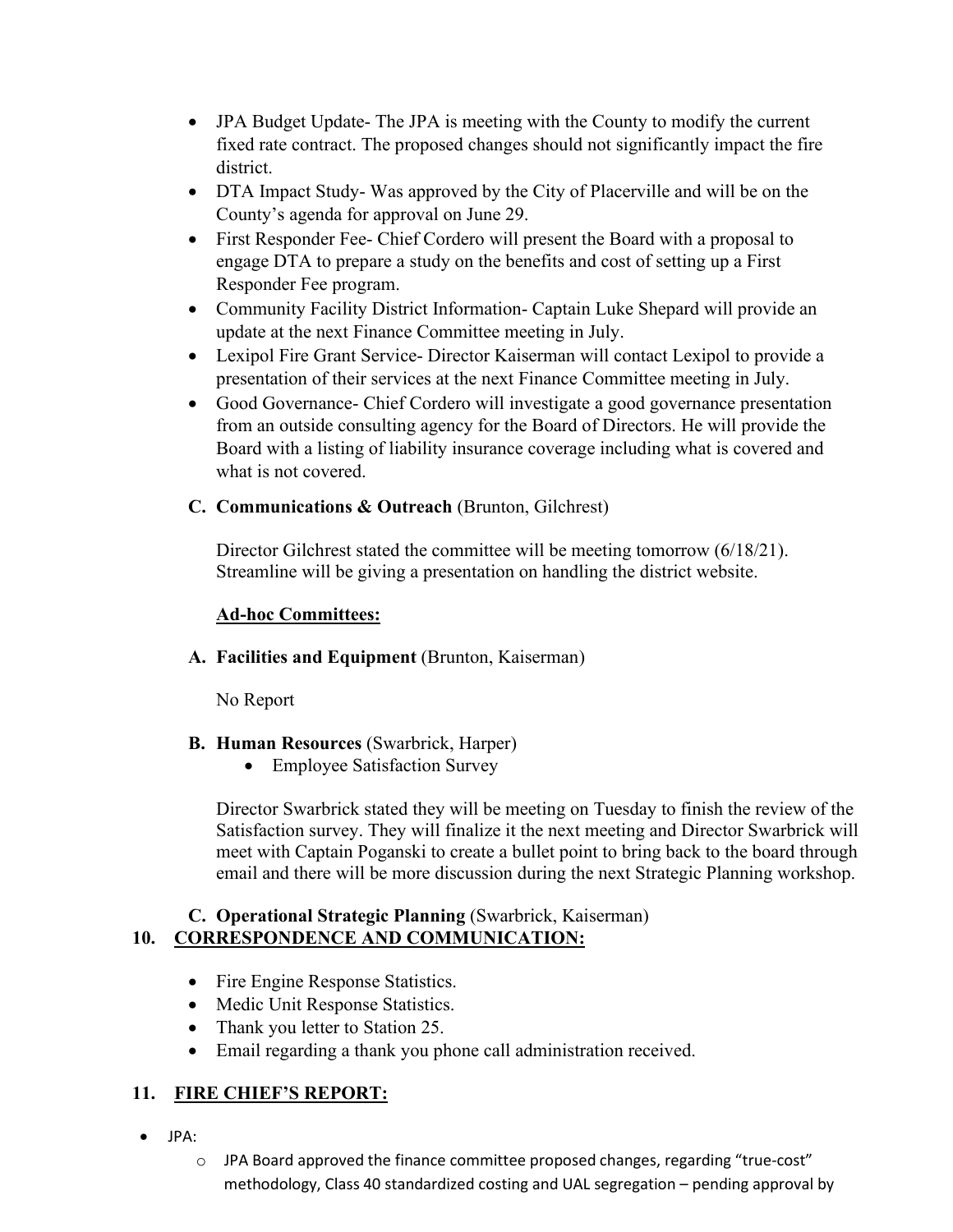the County and all transporting agency boards.

- o EMSOC, reviewing move-up cover policies pilot study for nighttime cover assignments, reviewing/updating policy manuals, IFT's and handling of IFT's.
- American Rescue Plan Act established a list of potential requests, with assignments to staff for each item. Submittal due by the end of July.
- Hiring Update:
	- $\circ$  We have 6 candidates that have completed their orientation training and are now online throughout the district. 3 additional candidates should be also coming online mid-July.
	- $\circ$  The JPA is also working on alternatives to assist in the hiring of personnel, not only for ECF but the system as a whole. Good discussion during EMSOC, discussion of looking into adjusting the requirements to broaden hiring opportunities.
- City of Placerville
	- o Continue to work with City staff, attending staff meetings and City Council.
	- $\circ$  We finalized the contract with the City and Dewberry Consulting for the Public Safety Building needs assessment, this week. Chief Wren, Rebecca Neves and I met with EDSO to discuss their process, as well as tour the facility.
	- $\circ$  I had a meeting with the new Marshall Hospital Head of Security and Head of Facilities to discuss our operations and theirs and how the two agencies interact to assist each other. This will likely be a quarterly meeting to keep communication lines open. Following that, they met with our Prevention staff, and we will have a similar regular meeting schedule with Prevention also.
	- o Working with City Staff, Placerville PD, Cal-Trans and CHP on highway 50 traffic mitigation during "Apple Hill" Season. Looking at a weekend in September and October.
- Fire Prevention update
	- $\circ$  Captain Stirling and Captain Shepard are working through some of the prevention processes and looking for areas to modernize and streamline the bureau.
	- $\circ$  We are also working on updating the Fire Marshal job description and will need to move forward on filling that position soon.
	- o Our receptionist/prevention assistant will also be taking some classes later this fall to further expand her ability to assist in the bureau.
	- $\circ$  The bureau is working with the City and the fairgrounds for the 4<sup>th</sup> of July fireworks program. Application/permitting process completed with the fire department, pending City Council action.
- District information
	- o Engine 17 is currently in Sacramento at Golden State for final punch list items and radio installs. It should be delivered to Station 21 very soon. The equipment for the new engine is arriving daily. We are likely 4-6 weeks out from the engine being in service, pending equipment.
	- o I attended a meeting with Chief Wren and Rebecca Neves, hosted by Kingdom Builders with Congressman McClintock and his staff. We are scheduling an additional meeting with one of his staffers to discuss the public safety building and our needs for assistance in the project.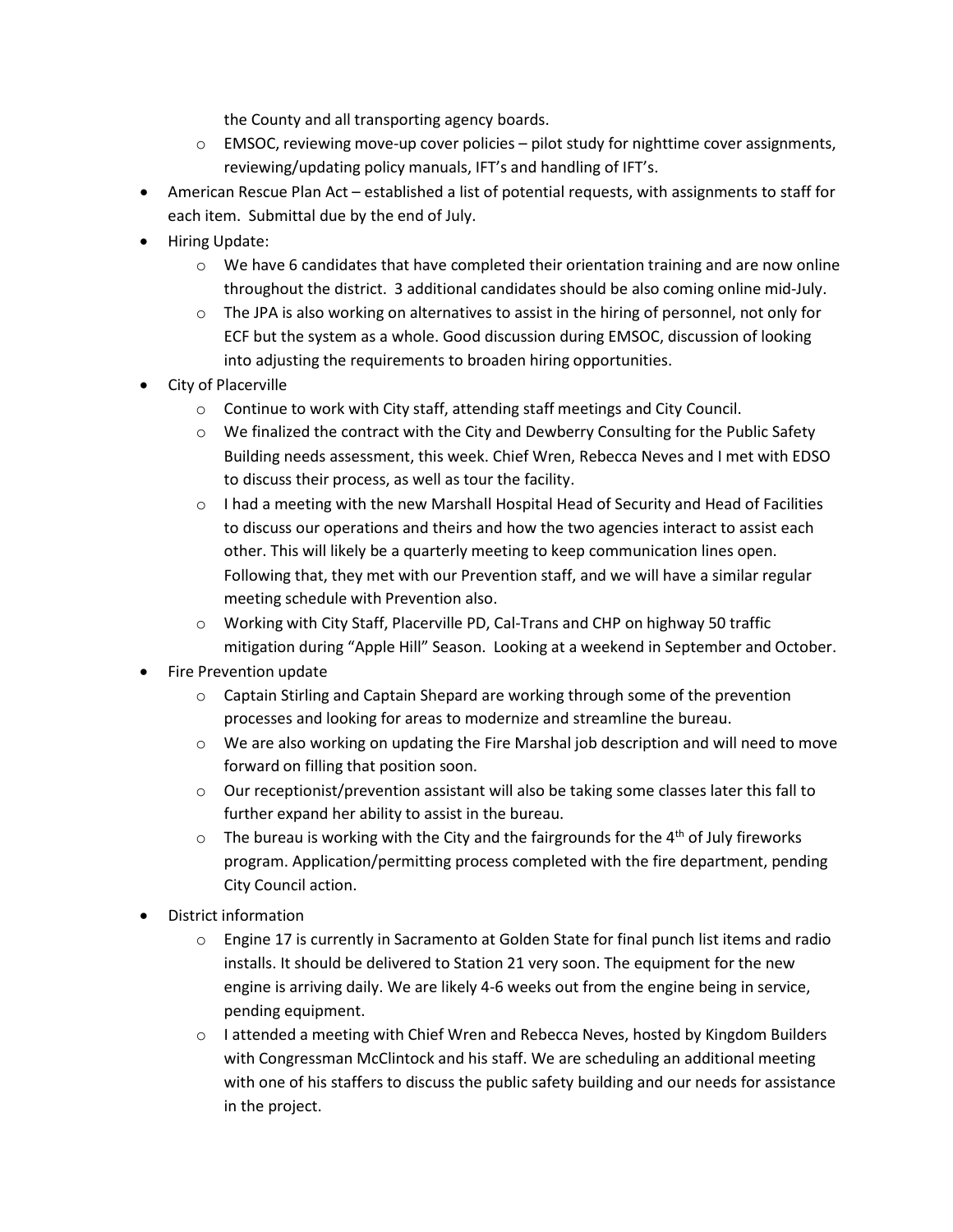- o In reconciling our Strike Team Reimbursements, the final 4 strike teams have beenreimbursed and the summer of 2020 is completed and fully reimbursed.
- o Engineer testing is nearing completion. Chief McVay and his cadre held multiple training days for candidates to train and prepare. The testing is taking place over 3 days with separate events.
- o Crews have been participating in Cal Fire's VMP / live burn drills at Bacchi Ranch. This was a great opportunity for our crews to get this live fire training and work side by sidewith Cal Fire crews as we prepare for the upcoming fire season – which we are alreadyin.
- o We completed our MSR for LAFCO last fall, we received a copy of the draft report for our review. There were substantial issues with some of the content of the report, we are working on providing follow up information / requested edits. Also, we have reached out to LAFCO and the consultant to schedule a meeting to discuss the methodologies used. These concerns appear to be across most of the districts.
- $\circ$  Captain Stirling and I met with Shaunda Crane from Marshall who is working on a community outreach mobile medical clinic regarding ambulances and potentially usingan ambulance through the JPA for her mobile clinic.

The board gave Chief Cordero direction to hire 3 additional Firefighter/EMT to use as floaters.

## **12. BOARD COMMENTS:**

Brunton: No Comment

 Swarbrick:Director Swarbrick stated he would like to give his appreciation to the crews for working long hours.

Kaiserman: No Comment

Harper: Absent

 Gilchrest: Director Gilchrest stated he attended the Shingle Springs/Cameron Park Chamber mixer and the President of the Chamber, who owns Kniesel's Collision, offered a training opportunity to the district where they are brining in certified trainers for electric vehicles. Director Gilchrest gave an update on the Many Oaks Lane progress. Director Gilchrest stated the Red Hawk Development Corporation will be presenting at the Shingle Springs/Cameron Park Breakfast Mixer to talk about future project. Director Gilchrest asked for clarification on attending JPA meetings. Director Gilchrest asked if Rebecca Neves has reached out to the external stakeholders regarding the Public Safety Building. Chief Cordero gave an update on the project.

## **13. FUTURE AGENDA ITEMS:**

Next regularly scheduled Board Meeting, July 22, 2021.